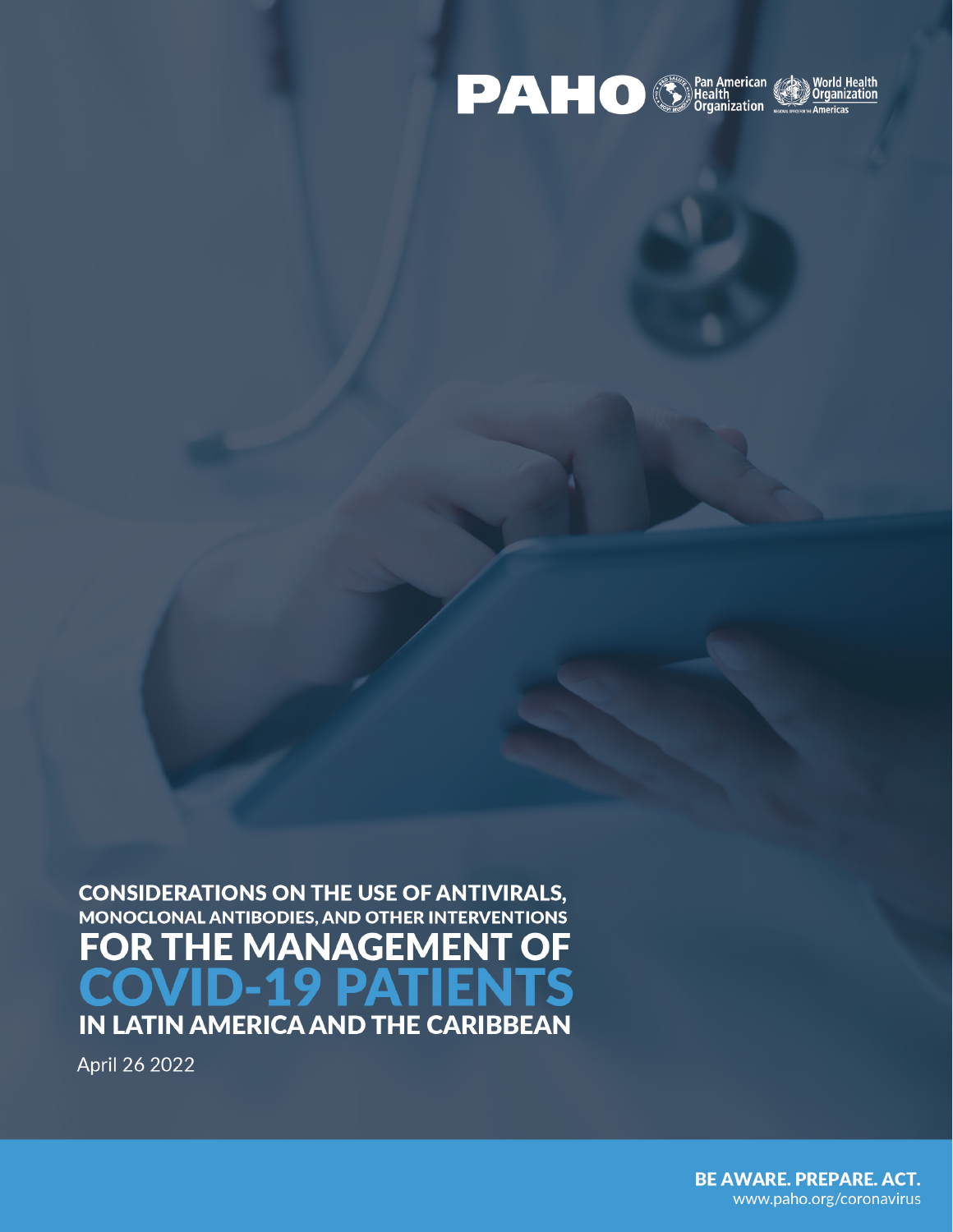Considerations on the Use of Antivirals, Monoclonal Antibodies, and Other Interventions for the Management of COVID-19 Patients in Latin America and the Caribbean

PAHO/IMS/EIH/COVID-19/22-0012

© Pan American Health Organization, 2022

Some rights reserved. This work is available under the Creative Commons Attribution-NonCommercial-ShareAlike 3.0 IGO license (CC BY-NC-SA 3.0 IGO); [https://creativecommons.org/licenses/by-nc-sa/3.0/igo](https://creativecommons.org/licenses/by-nc-sa/3.0/igo))).



Under the terms of this license, this work may be copied, redistributed, and adapted for non-commercial purposes, provided the new work is issued using the same or equivalent Creative Commons license and it is appropriately cited. In any use of this work, there should be no suggestion that the Pan American Health Organization (PAHO) endorses any specific organization, product, or service. Use of the PAHO logo is not permitted.

All reasonable precautions have been taken by PAHO to verify the information contained in this publication. However, the published material is being distributed without warranty of any kind, either expressed or implied. The responsibility for the interpretation and use of the material lies with the reader. In no event shall PAHO be liable for damages arising from its use.





**Conócelo. Prepárate. Actúa.**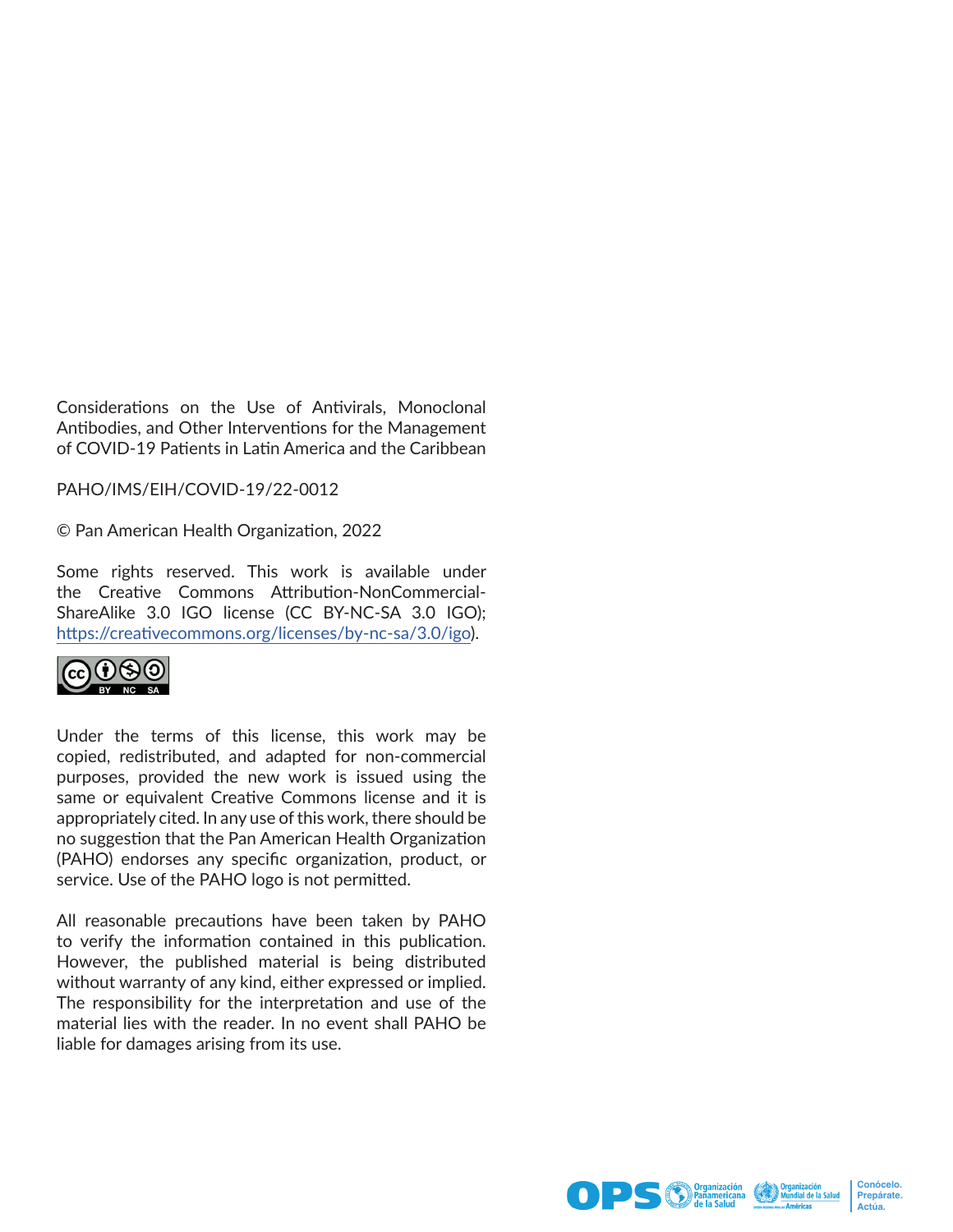## **INTRODUCTION**

Since the onset of the COVID-19 pandemic, a large number of clinical trials have been planned and developed to assess the effectiveness and safety of various interventions that could prevent hospitalizations and progression to severe disease in people infected with SARS-CoV-2. Currently, the World Health Organization (WHO) and the Pan American Health Organization (PAHO) recommend the use of corticosteroids, tocilizumab, nirmatrelvir-ritonavir, baricitinib, and casirivimab e imdevimab (the latter in seronegative COVID-19 patients) and propose the use of sotrovimab, casirivimab/imdevimab, and molnupiravir in patients with non-severe illness who are at high risk for complications.<sup>1,2,3</sup> Other potential therapeutic interventions are currently undergoing study or evaluation by WHO and PAHO.

The interventions recommended at present and those that will be recommended at a later date pose challenges in terms of route of administration (e.g., oral or intravenous); efficacy, which depends on the viral variant; establishment of high-risk status (e.g., relative to vaccination status); cost; resources required to administer them; and other implementation-related aspects (e.g., distribution, drug safety monitoring, contraindications, interactions, etc.). To support decision-making for patient management, in this document PAHO presents considerations on the rational use of antivirals, monoclonal antibodies, and other interventions in light of the most current evidence, vaccination status, access, and the costs to countries of the Region of the Americas.

The guidelines for the management of COVID-19 developed by WHO/PAHO have been developed using the GRADE (The Grading of Recommendations Assessment, Development and Evaluation) methodology, which considers evidence, risk-benefit, costs, patient preference and implementation context. The certainty of the GRADE evidence is presented as high (new studies are very unlikely to change the confidence in the estimated outcome), moderate (new studies are likely to have a major impact on the confidence in the estimated outcome and may change the outcome), low (new studies are very likely to have a major impact on the confidence in the estimated outcome and may change the outcome) and very low (any estimated outcome is very uncertain). The strength of the recommendations presented in the guidelines is either strong (when the desirable effects of an intervention clearly outweigh the undesirable effects) or conditional (when the balance between the desirable and undesirable effects of the intervention is less clear either because of: low or very low quality of evidence, uncertainty or variability in values and preferences, concern that the intervention is resource intensive, or because the evidence suggests little or little difference between the desirable and undesirable effects of the intervention).

**PAHOs' COVID-19 Treatment Guidelines Panel assessed the information presented above and emphasized that countries should direct their efforts toward increasing coverage of the full vaccination schedule in order to effectively and safely reduce viral transmission, severe cases, and SARS-CoV-2 associated mortality.**





<sup>&</sup>lt;sup>1</sup>World Health Organization. Therapeutics and COVID-19: living guideline. Geneva: WHO; 2022. Available at: [https://www.who.int/](https://www.who.int/publications/i/item/WHO-2019-nCoV-therapeutics-2022.1.) [publications/i/item/WHO-2019-nCoV-therapeutics-2022.1.](https://www.who.int/publications/i/item/WHO-2019-nCoV-therapeutics-2022.1.)

<sup>&</sup>lt;sup>2</sup>Pan American Health Organization. Guidelines for prophylaxis and management of patients with mild and moderate COVID-19 in Latin America and the Caribbean. Washington, D.C.: PAHO; 2021. Available at:<https://iris.paho.org/handle/10665.2/5509>9

<sup>&</sup>lt;sup>3</sup>Pan American Health Organization. Guidelines for care of critically ill adult patients with COVID-19 in the Americas. Summary, version 3. Washington, D.C.: PAHO; 2021. Available at: <https://iris.paho.org/handle/10665.2/53894>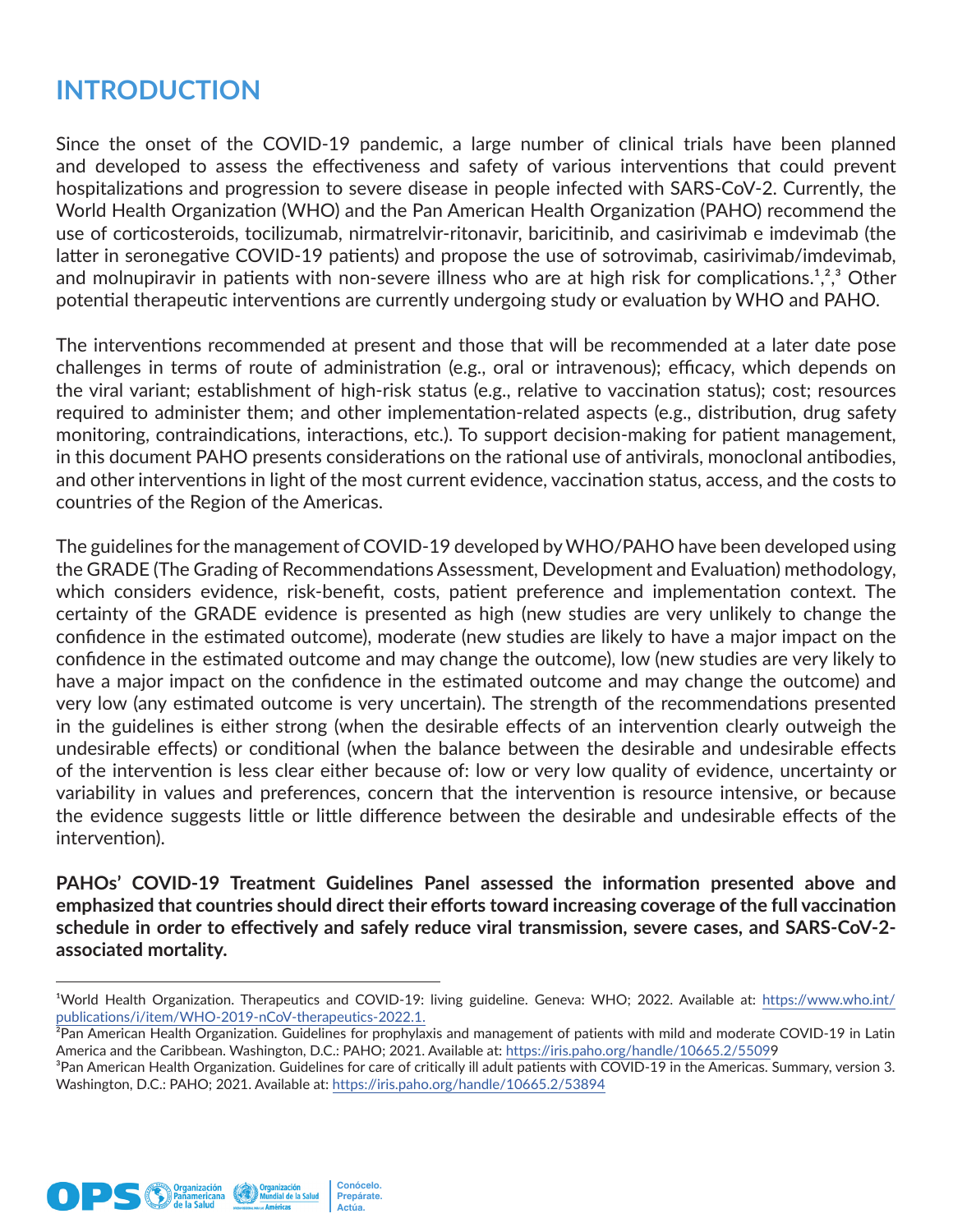# **THERAPEUTIC MANAGEMENT OF PATIENTS WITH MILD OR MODERATE COVID-19**

New evidence has recently been published for sotrovimab, molnupiravir, casirivimab e imdevimab, bamlanivimab, remdesivir, and fluvoxamine. PAHO publishes a monthly systematic review evaluating therapeutic interventions for patients with COVID-19. Table 1 below presents the most recent evidence on the impact of these interventions on hospitalizations and on their safety.

*Table 1. Evidence on decreased hospitalizations and the safety of antivirals, monoclonal antibodies, and antidepressants of interest in the treatment of COVID-19 and considerations on their administration in patients with mild or moderate illness*

| Intervention |                                                              | Impact on hospitalizations <sup>3</sup>                             |                                                     | Safety*                                                                                                                                 | Administration                                                                                                                                                                | Other<br>considerations                                                                                                                                       |                 |
|--------------|--------------------------------------------------------------|---------------------------------------------------------------------|-----------------------------------------------------|-----------------------------------------------------------------------------------------------------------------------------------------|-------------------------------------------------------------------------------------------------------------------------------------------------------------------------------|---------------------------------------------------------------------------------------------------------------------------------------------------------------|-----------------|
|              |                                                              | Unvaccinated<br>high-risk<br>patients<br>(baseline risk<br>of 4.8%) | Vaccinated<br>patients<br>(baseline risk of<br>0.5% | Certainty of the<br>evidence based on<br><b>GRADE</b> (grading of<br>recommendations,<br>assessment.<br>development, and<br>evaluation) |                                                                                                                                                                               |                                                                                                                                                               |                 |
| Monoclonal   | Casirivimab e<br>imdevimab<br>(5049 patients<br>in 3 trials) | 34 fewer per<br>1000                                                | 3 fewer per<br>1000                                 | $\bullet$ $\circ$<br>Moderate <sup>ª</sup>                                                                                              | No differences in<br>side effects with<br>respect to the<br>control group have<br>been reported.<br>Theoretical risk of<br>anaphylaxis and<br>allergic infusion<br>reactions. | Intravenous<br>infusion.<br>Single dose.<br>In vitro data<br>suggest that it is less<br>effective against the<br>Omicron variant of<br>SARS-CoV-2.            | Limited access. |
|              | Sotrovimab<br>(1622 patients<br>in 2 trials)                 | 41 fewer per<br>1000                                                | 4 fewer per<br>1000                                 | $\bullet$ $\circ$<br>Moderate <sup>b</sup>                                                                                              | No differences in<br>side effects with<br>respect to the<br>control group have<br>been reported.<br>Theoretical risk of<br>anaphylaxis and<br>allergic infusion<br>reactions. | Intravenous or<br>subcutaneous<br>infusion.<br>Single dose.<br>The Omicron BA.2<br>variant may<br>substantially reduce<br>clinical efficacy of<br>sotrovimab. | Limited access. |
|              | <b>Bamlanivimab</b><br>(1804 patients<br>in three trials)    | 30 fewer per<br>1000                                                | 3 fewer per<br>1000                                 | ∙∙∙<br>Moderate <sup>c</sup>                                                                                                            | No differences in<br>side effects with<br>respect to the<br>control group have<br>been reported.<br>Theoretical risk of<br>anaphylaxis and<br>allergic infusion<br>reactions. | Intravenous<br>infusion.<br>Single dose.<br>In vitro data<br>suggest that it is less<br>effective against the<br>Omicron variant of<br>SARS-CoV-2.            | Limited access. |

<sup>4</sup> See footnote 1.

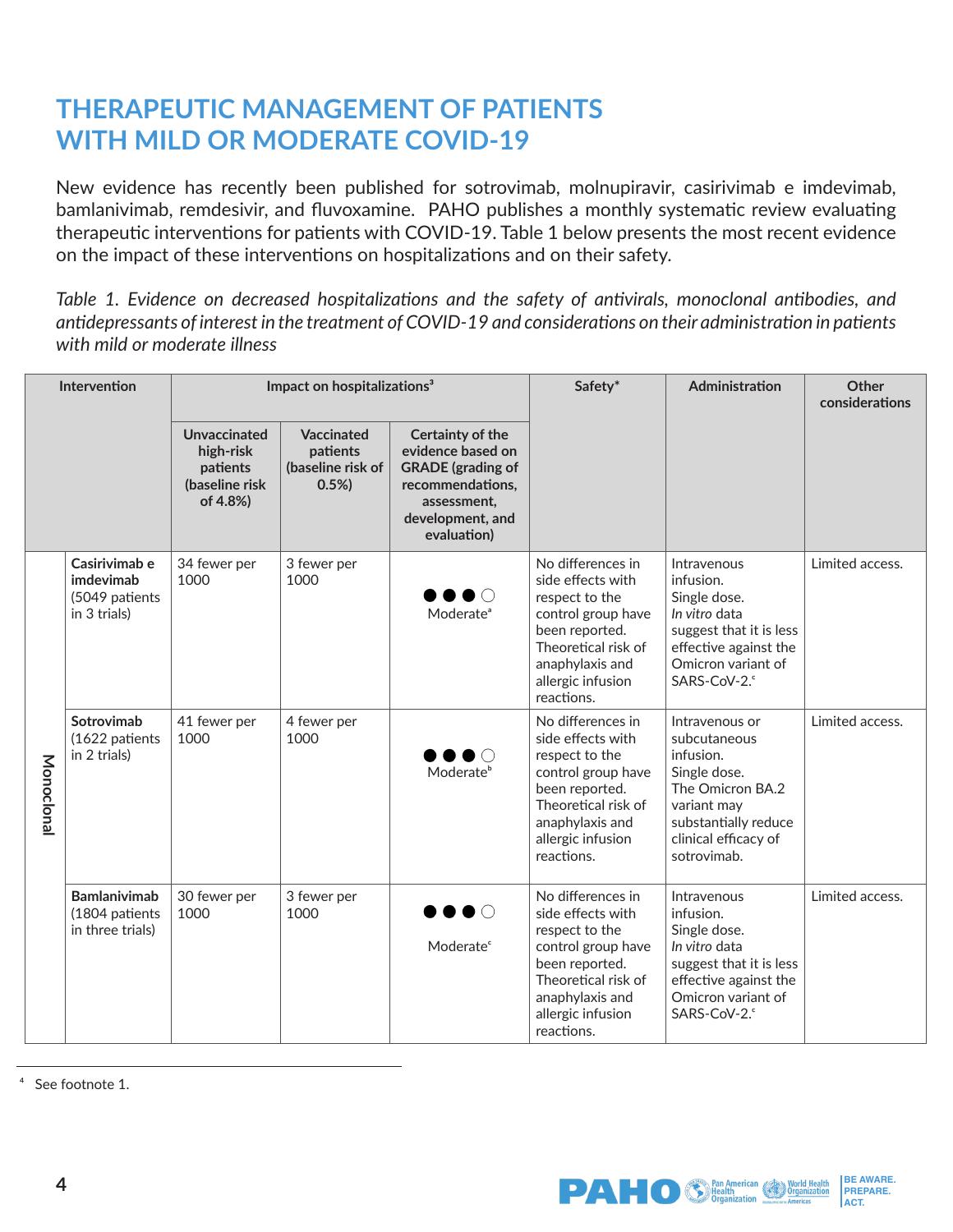| Intervention    |                                                               | Impact on hospitalizations <sup>3</sup>                             |                                                     | Safety*                                                                                                                                 | Administration                                                                                                                                                                                                                   | Other<br>considerations                |                 |
|-----------------|---------------------------------------------------------------|---------------------------------------------------------------------|-----------------------------------------------------|-----------------------------------------------------------------------------------------------------------------------------------------|----------------------------------------------------------------------------------------------------------------------------------------------------------------------------------------------------------------------------------|----------------------------------------|-----------------|
|                 |                                                               | Unvaccinated<br>high-risk<br>patients<br>(baseline risk<br>of 4.8%) | Vaccinated<br>patients<br>(baseline risk of<br>0.5% | Certainty of the<br>evidence based on<br><b>GRADE</b> (grading of<br>recommendations,<br>assessment,<br>development, and<br>evaluation) |                                                                                                                                                                                                                                  |                                        |                 |
|                 | Remdesivir<br>(562 patients<br>in one trial)                  | 35 fewer per<br>1,000                                               | 3 fewer per<br>1,000                                | $\bullet$ 00<br>Low <sup>d</sup>                                                                                                        | Hepatotoxicity                                                                                                                                                                                                                   | Perfusión<br>intravenosa<br>Tres dosis | Limited access. |
| Antivirals      | Molnupiravir<br>(1,610 patients<br>in 2 trials)               | 14 fewer per<br>1,000                                               | 1 fewer per<br>1,000                                | ∙∙∙<br>Moderate <sup>e</sup>                                                                                                            | No differences in<br>side effects with<br>respect to the<br>control group have<br>been reported.<br>Theoretical risk<br>of mutagenicity,<br>hepatotoxicity,<br>hematologic risks,<br>and carcinogenesis<br>(over the long term). | Oral                                   | Limited access. |
|                 | Nirmatrelvir/<br>ritonavir<br>(2,940 patients<br>in 2 trials) | 11 fewer per<br>1,000                                               | 1 fewer per<br>1,000                                | $\bullet\bullet\bullet\circ$<br>Moderatef                                                                                               | Interactions with<br>other drugs.                                                                                                                                                                                                | Oral                                   | Limited access  |
| Antidepressants | Fluvoxamina<br>$(1,649$ patients<br>in 2 trials)              | 11 fewer per<br>1,000                                               | 1 fewer per<br>1,000                                | $\bullet$ $\circ$<br>Moderate <sup>8</sup>                                                                                              | No differences in<br>side effects have<br>been reported.                                                                                                                                                                         | Oral                                   | Limited access  |

[\\*](https://scholar.harvard.edu/files/melissabarber/files/estimated_cost-based_generic_prices_for_molnup) Safety information from clinical trials only.

**a -** Serious imprecision: small number of events (n=108).

**b -** Serious imprecision: small number of events (n=24)

**c -** Serious imprecision: small number of events (n=85)

**d -** Very serious imprecision: very small number of events (n=23)

**e -** Serious inaccuracy: small number of events (n=170)

**f -** Serious imprecision: small number of events (n=74)

**g -** Serious imprecision: small number of events (n=179)

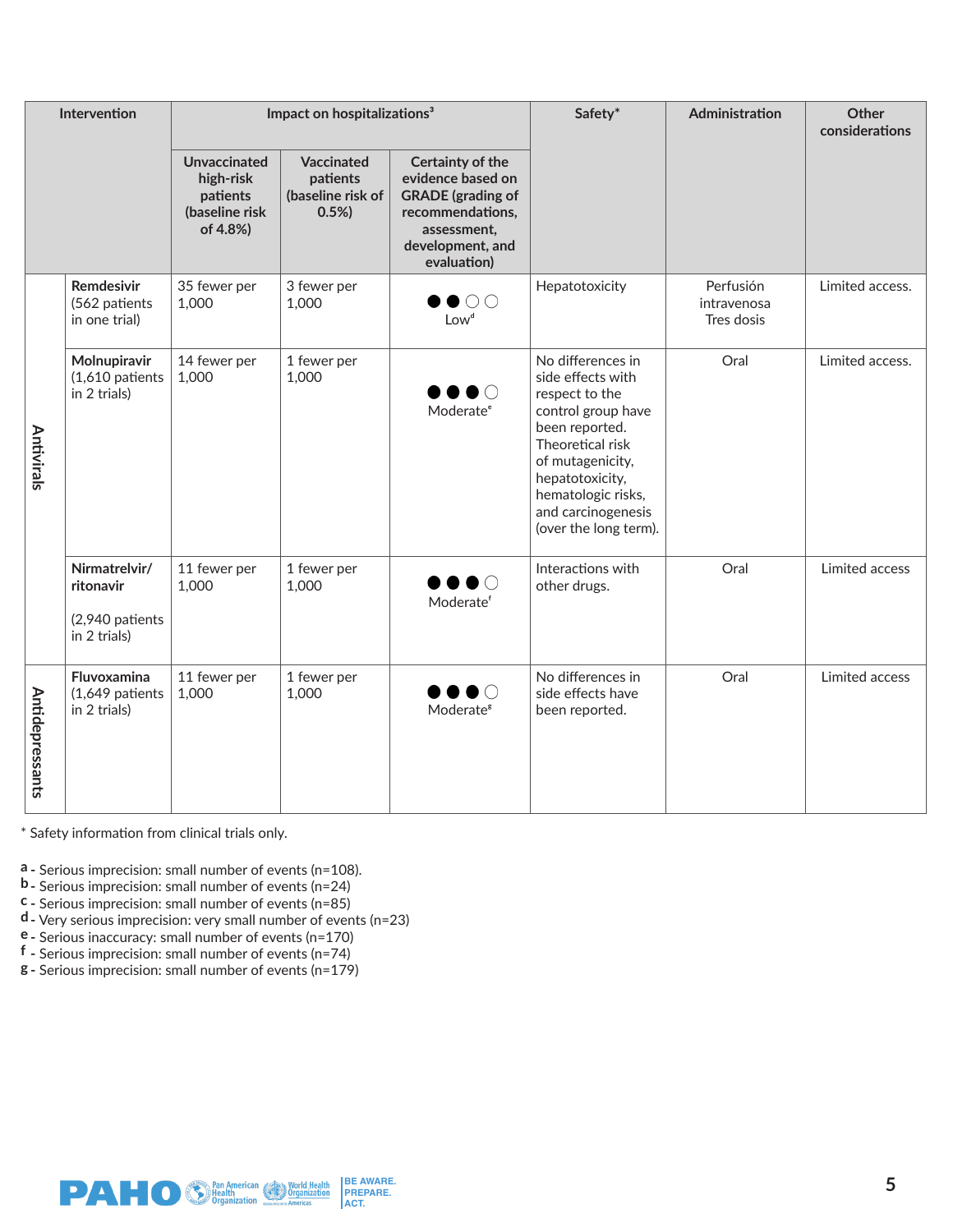### **CONSIDERATIONS REGARDING THE RATIONAL USE OF MEDICINES IN PATIENTS WITH MILD OR MODERATE COVID-19 IN LATIN AMERICA AND THE CARIBBEAN**

WHO developed recommendations for the use of the following drugs in patients with non-severe COVID-19 (mild or moderate; and with a confirmatory diagnostic test) $1$ 

**Recomendation** Conditional recommendation to use a combination of neutralizing monoclonal antibodies (casirivimab and imdevimab) Conditional recommendation for the use of a combination of neutralizing monoclonal antibodies (casirivimab and imdevimab) in patients with non-severe COVID-19, at the highest risk of severe disease, where viral genotyping can confirm a susceptible SARS-CoV-2 variant (i.e. excluding Omicron BA.1) Conditional recommendation for the use of molnupiravir in patients with non-severe COVID-19, at highest risk of hospitalization (excluding pregnant or breastfeeding women, and children) Strong recommendation for the use of nirmatrelvir-ritonavir in patients with non-severe illness at the highest risk of hospitalization.

Conditional recommendation against the use of nirmatrelvir-ritonavir in patients with non-severe illness at a low risk of hospitalization.

Conditional recommendation for the use of remdesivir in patients with non-severe COVID-19 at the highest risk of hospitalization.

The PAHO panel discussed and examined the context of Latin America and the Caribbean and suggested that each country evaluate its decision regarding use in light of available resources, feasibility of implementation, access, patient-specific factors (e.g., duration of symptoms, kidney function, drug interactions), vaccination coverage, and mode of administration. It is also important to determine the capacity of services to administer the drugs and to consider the most appropriate timing for their use. In countries where the Omicron variant of SARS-CoV-2 is more prevalent, consideration should be given to not administering casirivimab/imdevimab or sortrovimab, given its reduced efficacy against this variant, or using it only in patients infected with a different variant of SARS-CoV-2 and are not vaccinated.

The PAHO panel was of the opinion that the criteria presented in Table 2 can guide implementation of the aforementioned interventions in patients with non-severe (mild or moderate) COVID-19.

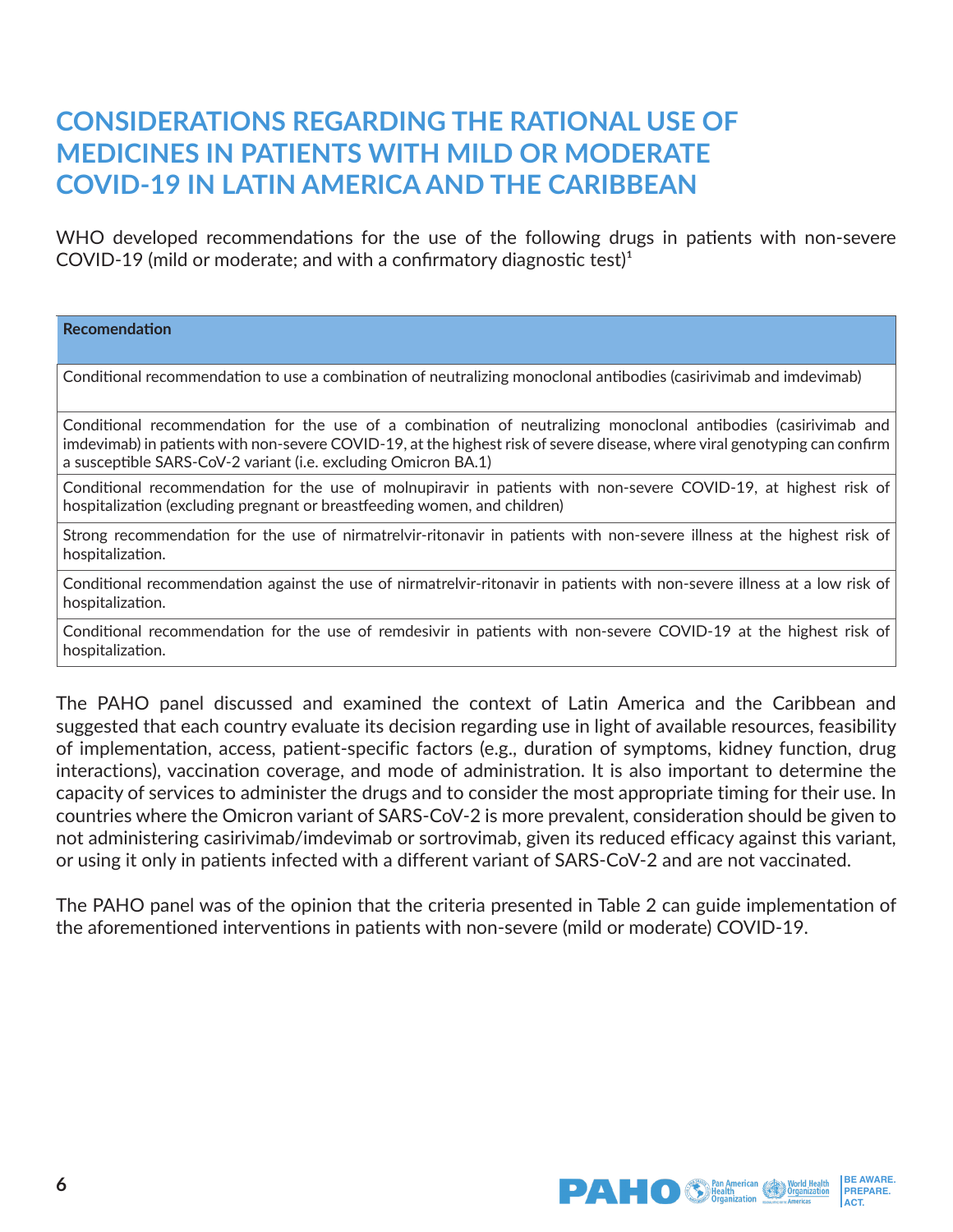*Table 2. Considerations on the administration and safety of antivirals and monoclonal antibodies for the management of patients with mild or moderate COVID-19*

| <b>Medication</b>                 | <b>Considerations relative to dosage</b><br>and administration                                                                                                                                                                                                                                                                                                                                                                                                                                                                                                                                                                                                                 | <b>Side effects</b>                                                                                                                                                                                                                                                                                                                                                                                                                                                      |
|-----------------------------------|--------------------------------------------------------------------------------------------------------------------------------------------------------------------------------------------------------------------------------------------------------------------------------------------------------------------------------------------------------------------------------------------------------------------------------------------------------------------------------------------------------------------------------------------------------------------------------------------------------------------------------------------------------------------------------|--------------------------------------------------------------------------------------------------------------------------------------------------------------------------------------------------------------------------------------------------------------------------------------------------------------------------------------------------------------------------------------------------------------------------------------------------------------------------|
| Molnupiravir                      | 800 mg orally, twice daily.<br>Administer to adult patients (do not administer<br>to children under 18 years of age) who cannot be<br>treated with other medicines.<br>Administer as soon as possible and within 5 days<br>of onset of symptoms.<br>Do not administer to prevent disease in patients<br>who have been in contact with positive cases.<br>Avoid in women who are pregnant or breast-<br>feeding: It is strongly recommended to do a<br>pregnancy test and practice abstinence, or use<br>contraception during treatment and for at least 4<br>days after the most recent dose.<br>Promote reporting of events to the national drug<br>safety monitoring system. | Dizziness.<br>Headache.<br>Vomiting.<br>Allergy.<br>No drug interactions have been reported.                                                                                                                                                                                                                                                                                                                                                                             |
| Sotrovimab                        | 500 mg of sotrovimab by intravenous infusion<br>over 30 minutes, one time only.<br>Continuous patient monitoring.<br>Administer as soon as possible and within 10<br>days of onset of symptoms.<br>It is available as a concentrated solution and<br>should be diluted prior to administration.<br>Patients should be monitored during infusion<br>and observed for at least one hour after infusion<br>has been completed.                                                                                                                                                                                                                                                    | Allergic reactions associated with IV administration.<br>It can weaken the immune response.<br>It is associated with more side effects in individuals<br>showing clinical decline.                                                                                                                                                                                                                                                                                       |
| Casirivimab e<br>imdevimab        | Intravenous dose of 1,200 mg to 2,400 mg (600<br>to 1,200 mg of each antibody).<br>Intravenous administration with a 0.2 micron<br>filter.<br>Patients must be monitored during<br>administration and afterwards due to risk of<br>anaphylaxis.                                                                                                                                                                                                                                                                                                                                                                                                                                | Allergic reactions.<br>Side effects associated with administration.<br>Fever, increased respiratory distress, arrhythmia,<br>fatigue, altered mental state.                                                                                                                                                                                                                                                                                                              |
| Nirmatrelvir-<br><b>Ritonavir</b> | Nirmatrelvir: 150 mg / ritonavir: 100 mg<br>Assess whether the patient is taking medications<br>that interact with nirmatrelvirritonavir.<br>Patient should see health care provider.<br>Administer as soon as possible and within 10<br>days of symptom onset.                                                                                                                                                                                                                                                                                                                                                                                                                | Ritonavir should not be administered with drugs such<br>as amiodarone (and several other antiarrhythmic<br>drugs). Ritonavir should not be administered with drugs<br>such as amiodarone (and several other antiarrhythmic<br>drugs), rifampicin or rivaroxaban. Other drugs, such as<br>calcineurin inhibitors, may require dose reduction or<br>close monitoring.<br>The list of interactions can be found at this link: https://<br>www.fda.gov/media/155050/download |

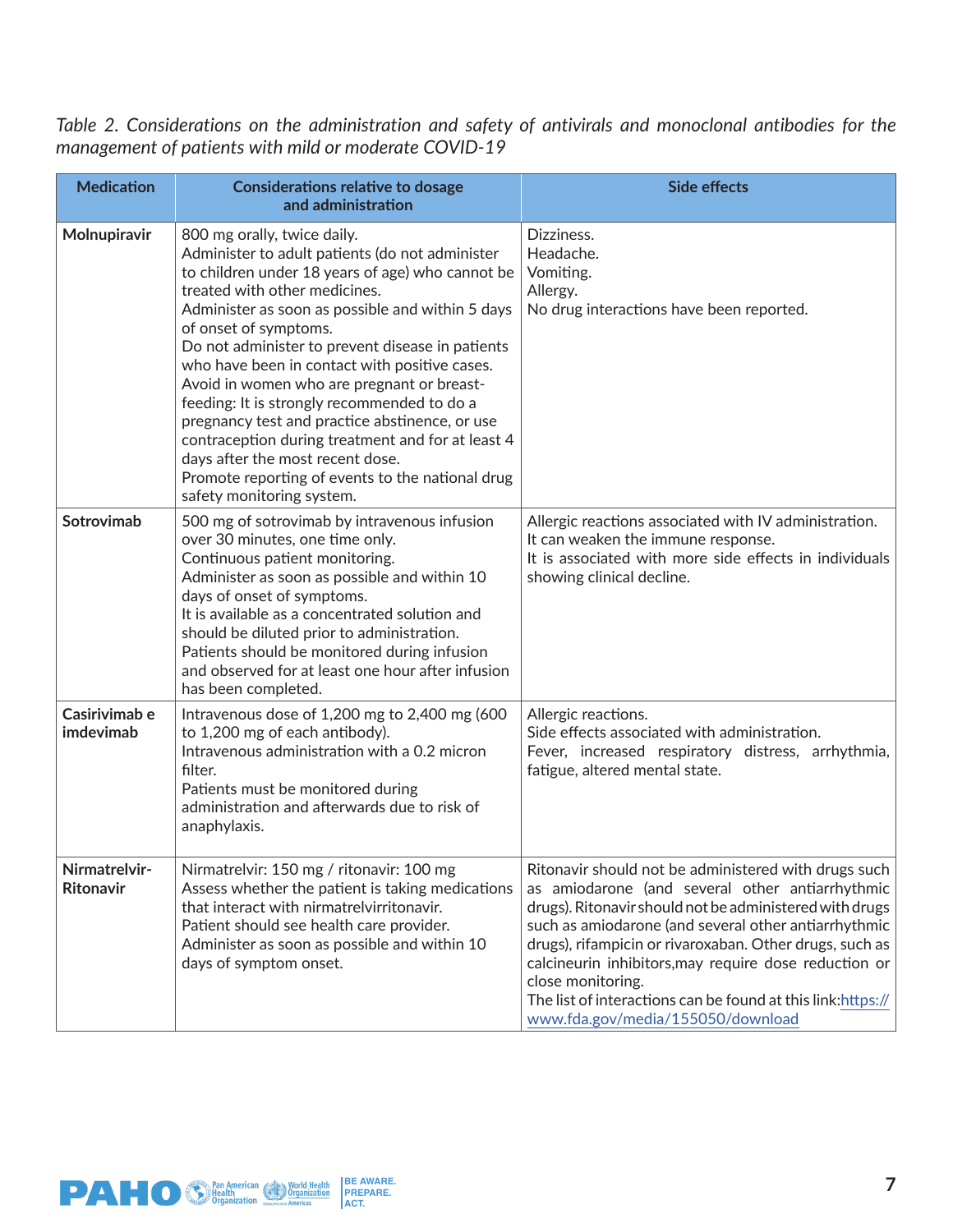| <b>Medication</b>                                                                                                          | <b>Considerations relative to dosage</b><br>and administration                                                                                                                                                                                                                                                                                                                                                                                                                                                        | Side effects                                                                   |  |  |  |
|----------------------------------------------------------------------------------------------------------------------------|-----------------------------------------------------------------------------------------------------------------------------------------------------------------------------------------------------------------------------------------------------------------------------------------------------------------------------------------------------------------------------------------------------------------------------------------------------------------------------------------------------------------------|--------------------------------------------------------------------------------|--|--|--|
| Remdesivir                                                                                                                 | The recommended dose of remdesivir is a daily<br>dose for 3 consecutive days as an intravenous<br>infusion. It is administered as 200 mg<br>intravenously on the first day, followed by 100<br>mg intravenously on the second day, followed by<br>100 mg intravenously on the second day. Day 1,<br>followed by 100 mg intravenously on days 2 and<br>3 possible in the course of the disease. In the<br>included studies, remdesivir was administered<br>within 7 days of disease onset the onset of the<br>disease. | Allergic reactions.<br>Risk of increased transaminase levels of transaminases. |  |  |  |
| Given the particularities involved in the administration of these medicines, it is advisable, for each one, to consult the |                                                                                                                                                                                                                                                                                                                                                                                                                                                                                                                       |                                                                                |  |  |  |

information on dosage and administration provided by the national regulatory authority or the technical data sheet.

*Sources:* Food and Drug Administration. Coronavirus (COVID-19) Update: FDA Limits Use of Certain Monoclonal Antibodies to Treat COVID-19 Due to the Omicron Variant. Maryland: FDA; 2022. Available at: [https://www.fda.gov/news-events/press-announcements/](https://www.fda.gov/news-events/press-announcements/coronavirus-covid-19-update-fda-limits-use-certa) [coronavirus-covid-19-update-fda-limits-use-certain-monoclonal-antibodies-treat-covid-19-due-omicron.](https://www.fda.gov/news-events/press-announcements/coronavirus-covid-19-update-fda-limits-use-certa)

Food and Drug Administration. Fact sheet for patients, parents, and caregivers. Emergency use authorization (EUA) of sotrovimab for the treatment of coronavirus disease 2019 (COVID-19). Philadelphia: 2021. Available at: [https://www.fda.gov/media/149533/](https://www.fda.gov/media/149533/download#:~:text=The%20side%20effects%20of%20getting,possible%20sid) [download#:~:text=The%20side%20effects%20of%20getting,possible%20side%20effects%20of%20sotrovimab.](https://www.fda.gov/media/149533/download#:~:text=The%20side%20effects%20of%20getting,possible%20sid)

European Medicines Agency. Conditions of use, distribution and patients targeted for Lagevrio (molnupiravir). Amsterdam: EMA; 2022. Available at: [https://www.ema.europa.eu/en/documents/referral/lagevrio-also-known-molnupiravir-mk-4482-covid-19-article-53](https://www.ema.europa.eu/en/documents/referral/lagevrio-also-known-molnupiravir-mk-4482-covid-19-ar) [procedure-conditions-use-conditions\\_en.pdf.](https://www.ema.europa.eu/en/documents/referral/lagevrio-also-known-molnupiravir-mk-4482-covid-19-ar)

Food and Drug Administration. Highlights of prescribing remdesivir. Filadelfia: FDA; 2021. Available at: [https://www.accessdata.fda.gov/](https://www.accessdata.fda.gov/drugsatfda_ docs/label/2022/214787Orig1s010Lbl.pdf ) [drugsatfda\\_ docs/label/2022/214787Orig1s010Lbl.pdf](https://www.accessdata.fda.gov/drugsatfda_ docs/label/2022/214787Orig1s010Lbl.pdf )

Food and Drug Administration. Emergency use authorization for paxlovid. Filadelfia: FDA; 2021. Available at: [https://www.fda.gov/](https://www.fda.gov/media/155050/download) [media/155050/download](https://www.fda.gov/media/155050/download)

#### **Selection of high-risk patients with mild or moderate COVID-19 for allocation of drug-based therapies**

Given the likelihood that demand for the management of patients with mild or moderate COVID-19 will be high and the possibility that limitations in access to antivirals and monoclonal antibodies will arise, the panel suggests identifying those groups that would most benefit from the administration of these drugs. The National Institutes of Health (NIH) of the United States of America have identified four groups in terms of the following four key elements: age, vaccination status, immune status, and clinical risk factors.<sup>5</sup> Based on this classification, the panel proposes that the countries of the Region give first consideration to groups at risk for hospitalization, as described in Table 3, on the basis of immune response to infection and on the presence of certain risk factors.

The other risk groups consist of individuals who have been vaccinated with the complete schedule or with a single dose and who possess risk factors for progression to severe disease, as well as unvaccinated individuals with risk factors, regardless of age. Use of these medicines in these risk groups shall be established on the basis of clinical judgment.

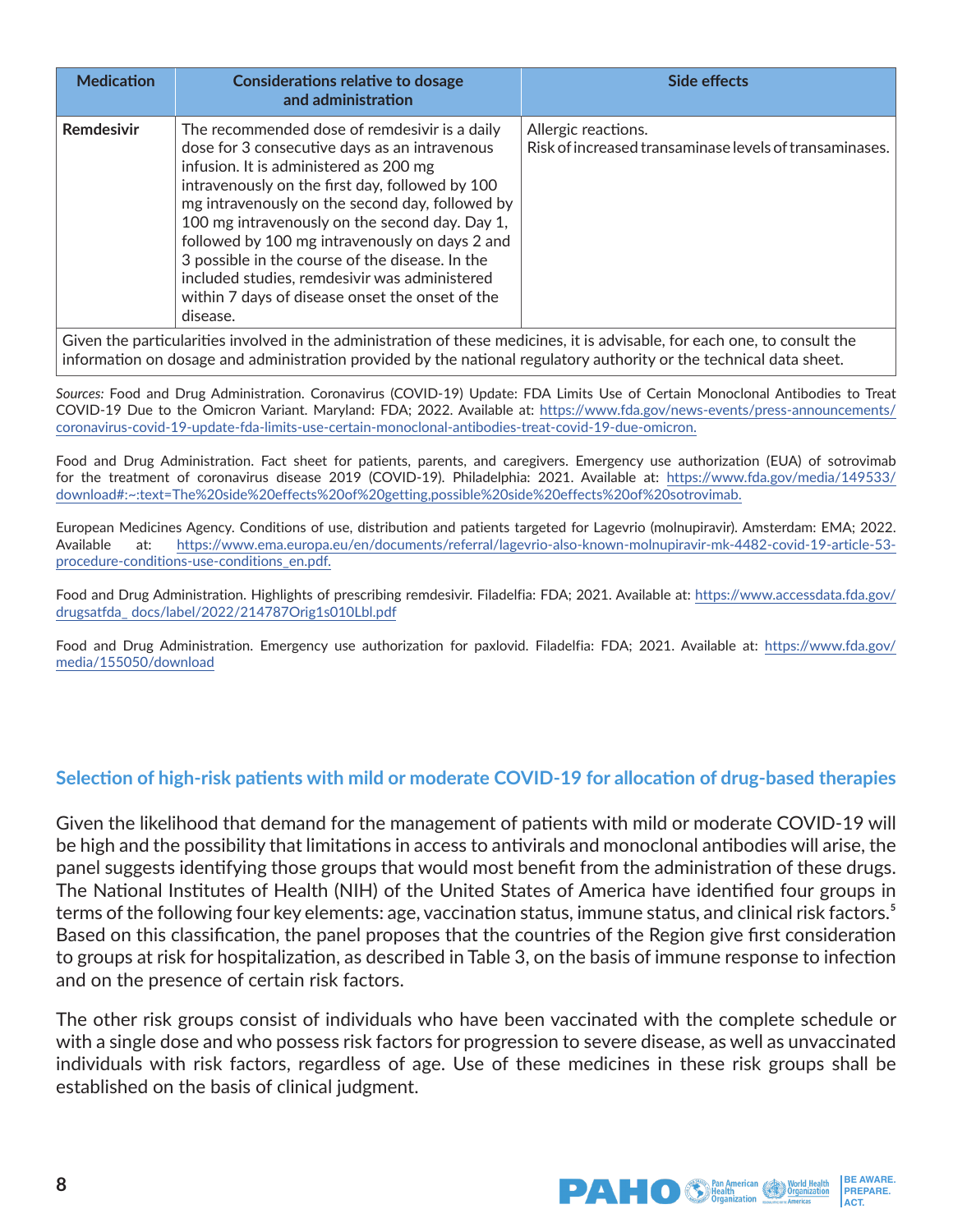### *Table 3. Groups of individuals at high risk for hospitalization due to COVID-19*

| <b>Tier</b> | <b>Risk group</b>                                                                                                                                                                                                                                                                                                                                                                                                 |
|-------------|-------------------------------------------------------------------------------------------------------------------------------------------------------------------------------------------------------------------------------------------------------------------------------------------------------------------------------------------------------------------------------------------------------------------|
|             | • Immunocompromised individuals, <sup>a</sup> who are not expected to mount an adequate immune<br>response to the COVID-19 vaccine or to infection with SARS-CoV-2, regardless of vaccination<br>status; or<br>• Unvaccinated individuals at increased risk of developing severe illness (anyone aged 75)<br>years or older or anyone aged 65 years or older with additional clinical risk factors <sup>b</sup> ) |
|             | • Personas no vacunadas que corran un mayor riesgo de desarrollar enfermedad grave no<br>incluidas en el nivel 1 (toda persona de 65 años o más con factores de riesgo clínico <sup>b</sup> )                                                                                                                                                                                                                     |

a Immunocompromised individuals:

• Patients within one year of having received B-cell-depleting therapies (e.g., rituximab, ocrelizumab, ofatumumab, alemtuzumab)

- Patients receiving Bruton's tyrosine kinase inhibitors
- Chimeric antigen receptor T-cell (CAR T-lymphocyte) recipients

• Hemocytoblast transplant recipients who have chronic graft-versus-host disease or who are taking immunosuppressants for another indication

- Patients with hematologic malignancies who are on active therapy
- Lung transplant recipients
- Patients within one year of having received a solid organ transplant (other than a lung transplant)
- Solid organ transplant recipients recently treated for acute rejection using T-cell or B-cell-depleting agents
- Patients with severe combined immunodeficiencies
- Patients with untreated HIV infection whose CD4-T-cell count is  $\leq$  50 cells/mm<sup>3</sup>

<sup>b</sup> Patients with clinical risk factors: age (risk increases with each decade starting at 50 years), presence of two or more comorbidities, hypertension, obesity (BMI > 30), diabetes, cardiovascular disease, chronic lung disease, chronic kidney disease, chronic liver disease, cerebrovascular disease, thrombocytopenia, active smoking, and cancer.



⁵Food and Drug Administration. Emergency use authorization of REGEN-COV. Maryland: FDA; 2021. Available at: [https://www.fda.gov/](https://www.fda.gov/media/145611/download) [media/145611/download.](https://www.fda.gov/media/145611/download)

Sources: Food and Drug Administration. Emergency use authorization of REGEN-COV. Maryland: FDA; 2021. Available at: [https://www.](https://www.fda.gov/media/145611/download; and Pan American Health Organization. Guidelines for prop) [fda.gov/media/145611/download; and Pan American Health Organization. Guidelines for prophylaxis and management of patients with](https://www.fda.gov/media/145611/download; and Pan American Health Organization. Guidelines for prop)  [mild and moderate COVID-19 in Latin America and the Caribbean. Washington, D.C.: PAHO; 2021. Available at: https://iris.paho.org/](https://www.fda.gov/media/145611/download; and Pan American Health Organization. Guidelines for prop) [handle/10665.2/55099.](https://www.fda.gov/media/145611/download; and Pan American Health Organization. Guidelines for prop)

Sources: Food and Drug Administration. Emergency use authorization of REGEN-COV. Maryland: FDA; 2021. Available at: [https://www.](https://www.fda.gov/media/145611/download) [fda.gov/media/145611/download](https://www.fda.gov/media/145611/download); Pan American Health Organization. Guidelines for prophylaxis and management of patients with mild and moderate COVID-19 in Latin America and the Caribbean. Washington, D.C.: PAHO; 2021. Available at: [https://iris.paho.org/](https://iris.paho.org/handle/10665.2/55099; and World Health Organization. Therapeutics and COVID-19) handle/10665.2/55099; and World Health Organization. Therapeutics and COVID-19: living guideline. Geneva: WHO; 2022. Available at: [https://www.who.int/publications/i/item/WHO-2019-nCoV-therapeutics-2022.1](https://iris.paho.org/handle/10665.2/55099; and World Health Organization. Therapeutics and COVID-19)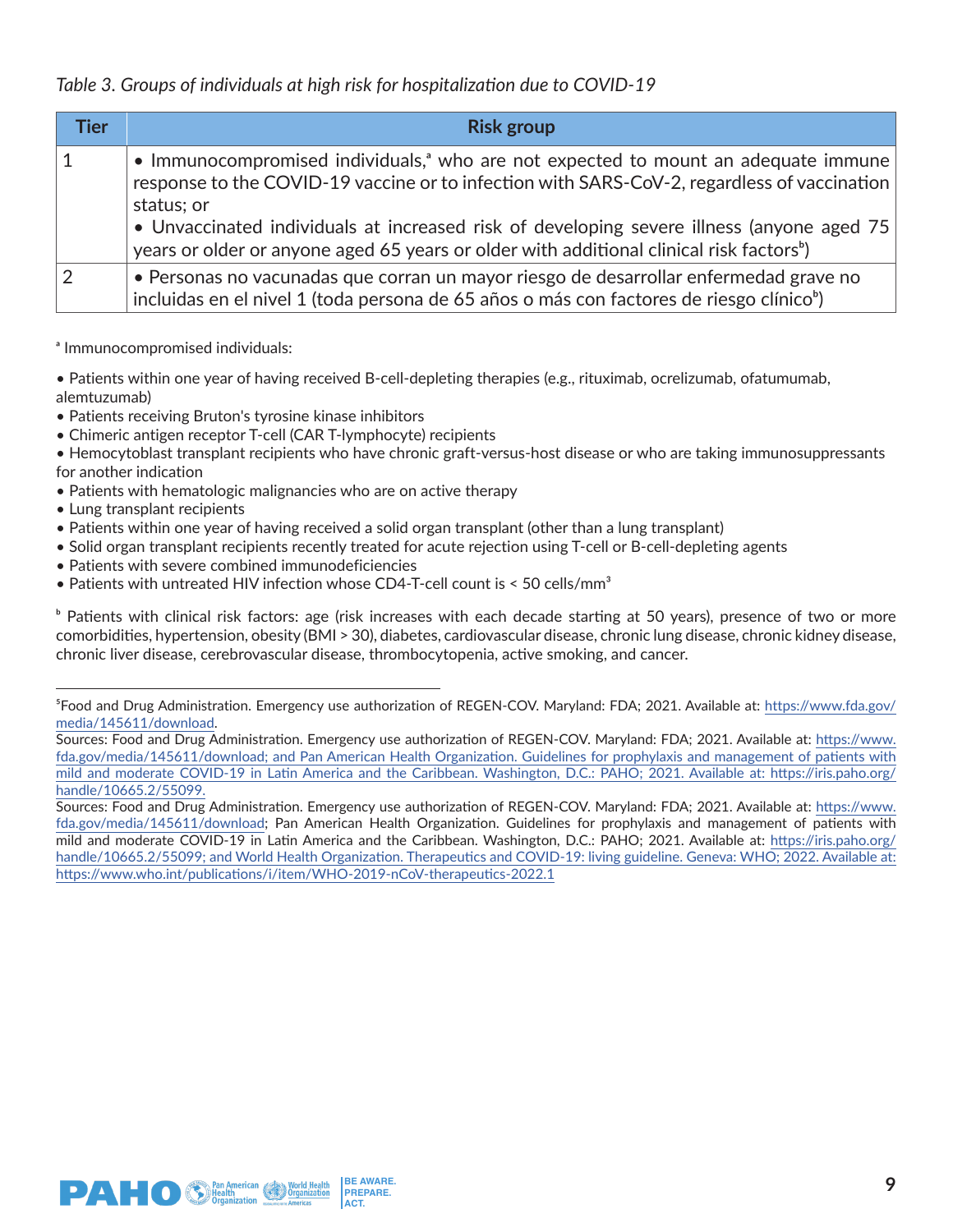# **THERAPEUTIC MANAGEMENT OF SEVERELY OR CRITICALLY ILL PATIENTS**

New data and recommendations have been published for baricitinib and casirivimab/imdevimab. Table 4 below presents the most recent evidence on the safety of these interventions and their impact on mortality.

*Table 4. Evidence of reduced mortality and of the safety of antivirals, monoclonal antibodies, and antidepressants, and considerations surrounding their administration*

| <b>Intervention</b>                                            | Impact on mortality*                                                   |                                                                                                                                            | Safety*                                                                                                                                  | Administration                                                                                                                                      | <b>Other</b><br>considerations |
|----------------------------------------------------------------|------------------------------------------------------------------------|--------------------------------------------------------------------------------------------------------------------------------------------|------------------------------------------------------------------------------------------------------------------------------------------|-----------------------------------------------------------------------------------------------------------------------------------------------------|--------------------------------|
|                                                                | <b>Patients</b><br>with severe<br>disease<br>(baseline risk<br>of 16%) | <b>Certainty of the</b><br>evidence<br>based on GRADE<br>(grading of<br>recommendations,<br>assessment,<br>development, and<br>evaluation) |                                                                                                                                          |                                                                                                                                                     |                                |
| <b>Baricitinib</b><br>(2,659 patients in<br>3 trials)          | 58 fewer per<br>1,000                                                  | $\bullet$ $\circ$<br>Moderate                                                                                                              | No differences in side<br>effects have been reported.<br>Theoretical risk of<br>infections, thrombi, and<br>infusion reactions.          | Oral                                                                                                                                                | Limited access.                |
| Casirivimab e<br>imdevimab<br>(16,667 patients in<br>4 trials) | 32 fewer per<br>1,000                                                  | ▶●○<br>Moderate                                                                                                                            | No differences in side<br>effects have been<br>reported. Theoretical risk<br>of anaphylaxis and allergic<br>infusion reactions.          | Intravenous infusion.<br>Single dose.<br>In vitro data suggest<br>that it is less effective<br>against the Omicron<br>variant of SARS-<br>$CoV-2.°$ | Limited access.                |
| <b>Corticosteroids</b><br>(8,000 patients in<br>12 trials)     | 16 fewer per<br>1,000                                                  | $\bullet\bullet\circ$<br>Moderate                                                                                                          | High safety profile.<br>Hyperglycemia,<br>hypertension, and infections<br>may occur.                                                     | Intravenous infusion<br>in low doses.                                                                                                               |                                |
| <b>Tocilizumab</b><br>(8,455 patients in<br>20 trials)         | 24 fewer per<br>1,000                                                  | High                                                                                                                                       | No differences in side<br>effects have been<br>reported. Theoretical risk<br>of infections, thrombi, and<br>allergic infusion reactions. | Intravenous infusion.                                                                                                                               |                                |

<sup>&</sup>lt;sup>a</sup>Pan American Health Organization. Guidelines for care of critically ill adult patients with COVID-19 in the Americas. Summary, version 3. Washington, D.C.: PAHO; 2021 Available at: [https://iris.paho.org/handle/10665.2/53894](https://iris.paho.org/handle/10665.2/53894 )  **Evidence obtained from reported clinical trials.** 

cPan American Health Organization. Ongoing Living Update of Potential COVID-19 Therapeutic Options: Summary of Evidence. Rapid Review. Washington, D.C.: PAHO; 2022. Available at:<https://iris.paho.org/handle/10665.2/52719>

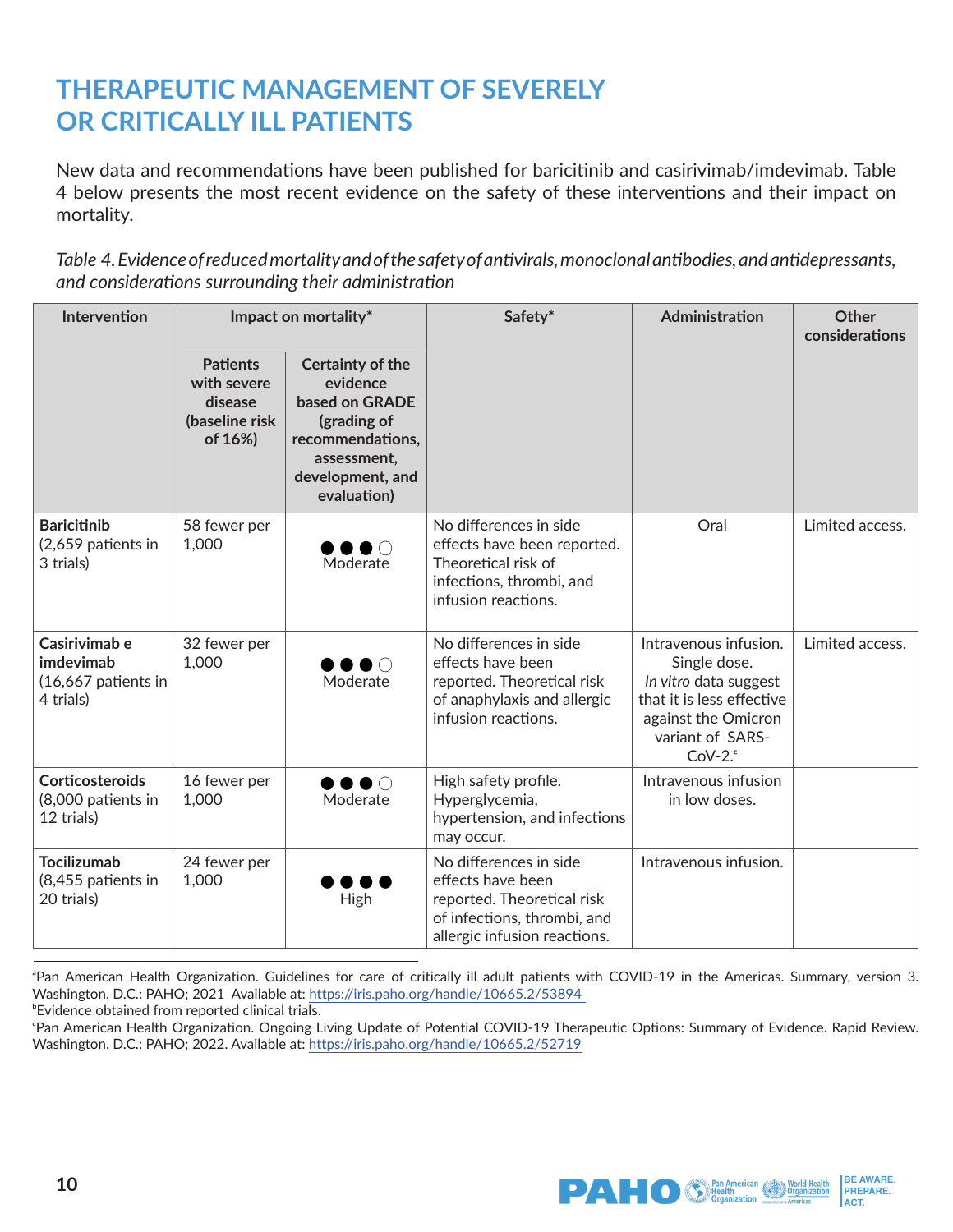### **CONSIDERATIONS ON THE RATIONAL USE OF MEDICINES RECOMMENDED FOR SEVERELY OR CRITICALLY ILL PATIENTS WITH COVID-19 IN LATIN AMERICA AND THE CARIBBEAN**

WHO developed a new conditional recommendation for the use of baricitinib in critically ill patients, and of casirivimab e imdevimab in severely or critically ill patients with COVID-19, conditional to those who are seronegative.

The PAHO panel examined the context of Latin America and the Caribbean in view of the fact that currently WHO and PAHO evidence-based guidelines include recommendations for the use of corticosteroids and tocilizumab in severely and critically ill patients. It also indicated that each country should evaluate its decision on the use of baricitinib and casirivimab e imdevimab in light of available resources, feasibility of implementation, access, vaccination coverage, patient-specific factors (e.g., duration of symptoms, kidney function, drug interactions), mode of administration, and prevalence of the Omicron variant. In countries where the Omicron variant of SARS-CoV-2 is more prevalent, consideration should be given to not administering casirivimab/imdevimab, given its reduced efficacy against this variant, or using it only in patients infected with a different variant of SARS-CoV-2.

The PAHO panel was of the opinion that, should any of the aforementioned interventions in severely and critically ill patients be implemented, patients should be selected following the criteria presented in Table 5.

| <b>Medication</b>          | <b>Considerations relative to dosage</b><br>and administration                                                                                          | <b>Side effects</b>                                                                                                                                                                                                                                                                                                                                           |
|----------------------------|---------------------------------------------------------------------------------------------------------------------------------------------------------|---------------------------------------------------------------------------------------------------------------------------------------------------------------------------------------------------------------------------------------------------------------------------------------------------------------------------------------------------------------|
| <b>Baricitinib</b>         | A total of 4 mg daily in adults with eGFR $\geq$ 60<br>ml/min/1.73 m2 for 14 days or until hospital<br>discharge.<br>Can be given with corticosteroids. | Should not be given simultaneously with tocilizumab.<br>Do not administer to patients with tuberculosis.<br>Consider the benefit-risk ratio in patients with severe<br>active infections.<br>prophylactic<br>Should be used in patients on<br>anticoagulant therapy.<br>Thrombosis, pulmonary embolism, and<br>severe<br>infections may occur. <sup>a,b</sup> |
| Casirivimab e<br>imdevimab | 1,200-mg dose, intravenously or<br>subcutaneously.                                                                                                      | Allergic reactions.<br>Side effects associated with administration.<br>Fever, increased respiratory distress, arrhythmia,<br>fatigue, and altered mental state may occur. a,b                                                                                                                                                                                 |

*Table 5. Considerations on the administration and safety of antivirals and monoclonal antibodies for the management of patients with mild or moderate COVID-19.*

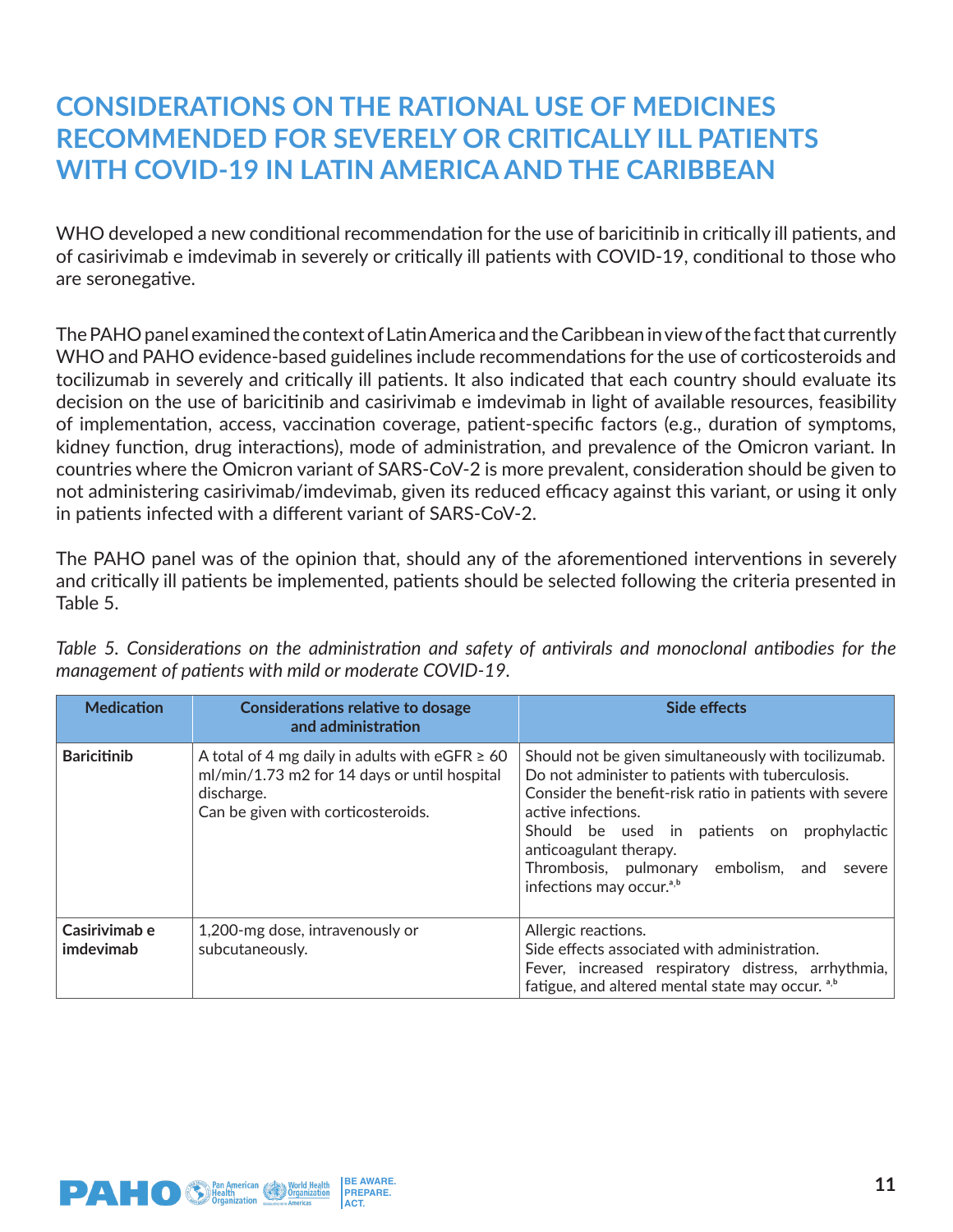| <b>Medication</b>      | <b>Considerations relative to dosage</b><br>and administration                                                                                                                                                                                                                                                                                                                                                                                     | <b>Side effects</b>                                                                                                                                                                                                                                                                                                                                                                                                                                                                                                                           |
|------------------------|----------------------------------------------------------------------------------------------------------------------------------------------------------------------------------------------------------------------------------------------------------------------------------------------------------------------------------------------------------------------------------------------------------------------------------------------------|-----------------------------------------------------------------------------------------------------------------------------------------------------------------------------------------------------------------------------------------------------------------------------------------------------------------------------------------------------------------------------------------------------------------------------------------------------------------------------------------------------------------------------------------------|
| <b>Tocilizumab</b>     | Single intravenous doses (8 mg/kg body<br>weight up to a maximum of 800 mg), usually<br>over a one-hour period. A second dose may<br>be administered 12 to 48 hours after the first<br>dose, depending on clinical judgment.<br>Blood tests should be done before initiating<br>treatment and should include neutrophil and<br>platelet counts,<br>transaminases, and total bilirubin.<br>No specific time for initiating therapy is<br>indicated. | All patients should be monitored for signs and<br>symptoms of infection, given the increased risk from<br>immunosuppression and systemic corticosteroids<br>combined.<br>Patients on long-term therapies<br>are at risk for active tuberculosis, invasive fungal<br>and infections from opportunistic<br>infections,<br>pathogens.<br>Caution is advised when considering the use of<br>tocilizumab in patients with a history of recurring or<br>chronic infections or with underlying conditions that<br>may predispose them to infections. |
| <b>Corticosteroids</b> | Dexamethasone (6 mg daily for no more than<br>10 days or until hospital discharge).<br>Hydrocortisone (50 mg every 8 hours).<br>Prednisone (40 mg every 6 hours or 16 mg<br>every 12 hours)<br>Methylprednisolone (8 mg every 6 hours or 16<br>mg every 12 hours)<br>Treatment should be started within 7 days of<br>onset of symptoms.                                                                                                            | Possible hyperglycemia and hypernatremia.<br>In general, corticosteroids have an adequate safety<br>profile and most medical staff are experienced in<br>using these medications.                                                                                                                                                                                                                                                                                                                                                             |

aWorld Health Organization. Therapeutics and COVID-19: living guideline. Geneva: WHO; 2022. Available at: [https://www.who.int/](https://www.who.int/publications/i/item/WHO-2019-nCoV-therapeutics-2022.1. ) [publications/i/item/WHO-2019-nCoV-therapeutics-2022.1.](https://www.who.int/publications/i/item/WHO-2019-nCoV-therapeutics-2022.1. )

**Pan American Health Organization. Guidelines for prophylaxis and management of patients with mild and moderate COVID-19 in Latin** America and the Caribbean. Washington, D.C.: PAHO; 2021. Available at:<https://iris.paho.org/handle/10665.2/55099.>

*Sources:* Food and Drug Administration. Emergency use authorization of sotrovimab for the treatment of coronavirus disease 2019. Philadelphia: FDA; 2021. Available at: [https://www.fda.gov/media/149533/download#:~:text=The%20side%20effects%20of%20](https://www.fda.gov/media/149533/download#:~:text=The%20side%20effects%20of%20getting,possible%20sid) [getting,possible%20side%20effects%20of%20sotrovimab.](https://www.fda.gov/media/149533/download#:~:text=The%20side%20effects%20of%20getting,possible%20sid)

National Institutes of Health of the United States of America. The COVID-19 Treatment Guidelines Panel's Interim Statement on Patient Prioritization for Outpatient Anti-SARS-CoV-2 Therapies or Preventive Strategies When There Are Logistical or Supply Constraints. Maryland: NIH; 2021. Available at: [https://www.covid19treatmentguidelines.nih.gov/therapies/statement-on-patient-prioritization-for](https://www.covid19treatmentguidelines.nih.gov/therapies/statement-on-patient-prioritization-for-out)[outpatient-therapies/.](https://www.covid19treatmentguidelines.nih.gov/therapies/statement-on-patient-prioritization-for-out)

Food and Drug Administration. Emergency use authorization of REGEN-COV. Maryland: FDA; 2021. Available at: [https://www.fda.gov/](https://www.fda.gov/media/143823/download. ) [media/143823/download.](https://www.fda.gov/media/143823/download. )